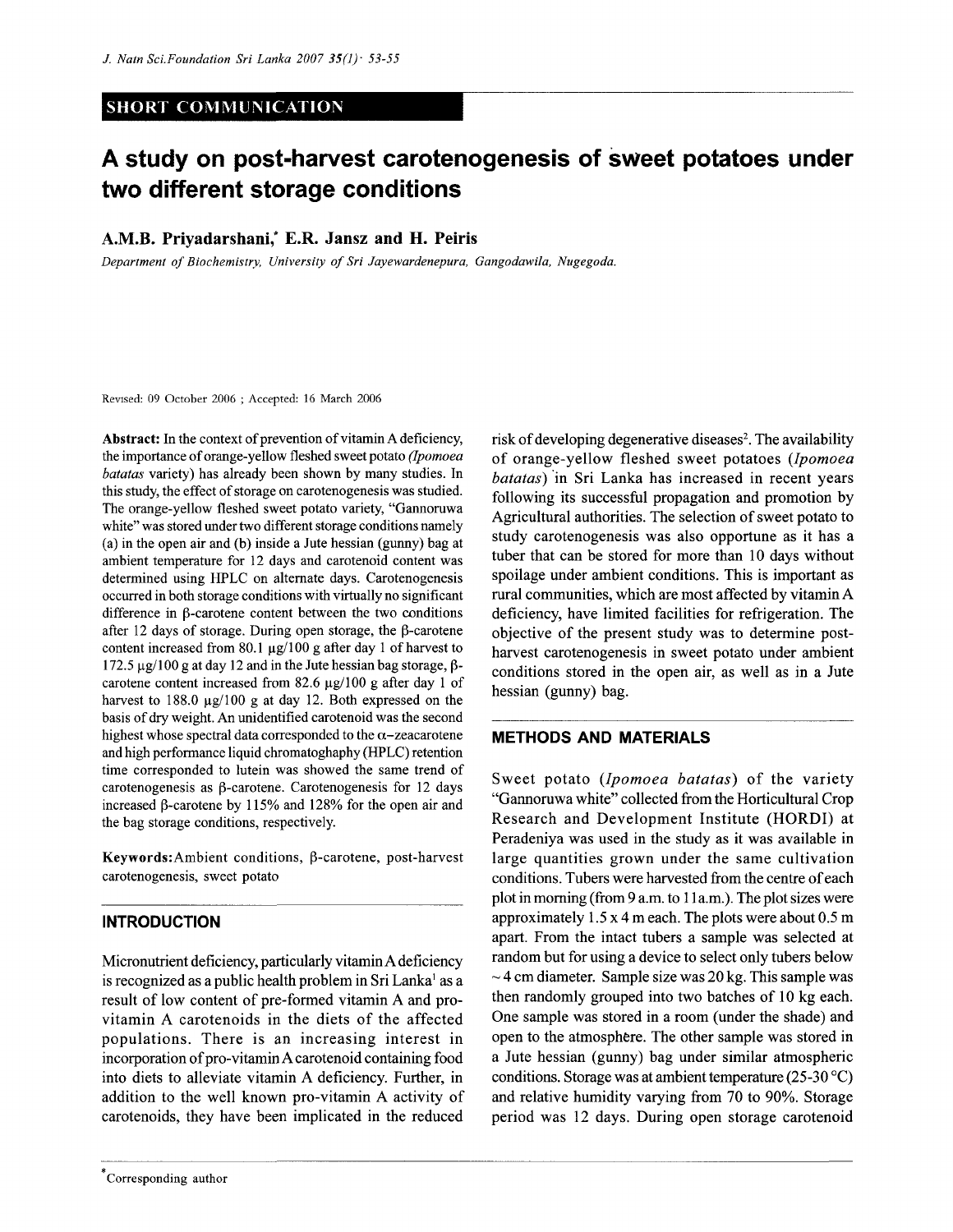content was determined at day 1, 2, 4, 7 and 12, whereas m the case of bag storage, analysis was done on day 1,3, 5, 9 and 12 after harvest In each day, 2 kg lots were analysed individually, m duplicate The average weight of a tuber was 100 g and therefore, each 2 kg batch consisted of approximately 20 tubers Extraction was performed according to the procedure described by Rodriguez-Amaya<sup>3</sup> β-Apo-8' carotenal (*trans*) was employed as the internal standard

Carotenoids were separated in open column chromatography (OCC), column prepared with MgO cehte (1 1 activated at 110 °C for 2)<sup>3</sup> Identification was based on scanning uv/visible spectrophotometry (Shimadzu model UV-1601), comparison of visible absorption spectra with the published spectral information ( $\lambda_{\text{max}}$  and spectral fine structure), high performance liquid chromatoghaphy (HPLC) retention time and order of elution in OCC<sup>3</sup> Identity was confirmed using authentic standards

Quantification was carried out by HPLC HPLC chromatographic conditions were similar to what has been described previously<sup>4</sup> Precautions were taken to minimize the losses of carotenoids during the analysis All experiments were conducted under dim light, samples

were stored under nitrogen gas at -20 °C in amber bottles and experiments were completed within the shortest possible time Triplicate homogenized samples (5 g) were freeze dried to constant weight to determine moisture content

## RESULTS AND DISCUSSION

In sweet potato the major carotenoid present was  $\beta$ carotene The second height was an unidentified carotenoid, which by spectral data corresponded to the a-zeacarotene but HPLC retention time corresponded to lutein Relative changes accompanying in  $\beta$ -carotene content over 12 days storage in the open air and in the Jute hessian bag at ambient conditions are presented in Table 1 showing that enzymes responsible for the biosynthesis of carotenoids were apparently functioning normally under the storage conditions and carotenogenesis occurred during post-harvest storage  $\beta$ -carotene levels in the open and the bagged sample conditions on first day of harvest were 80 1  $\mu$ g/100 g dry weight (DW) and 82.6  $\mu$ g/100 g DW, respectively and these levels increased significantly with the storage, 2 2 and 2 3 fold for open and bagged samples respectively

Table 1: Changes in<sup>a</sup> carotene and unidentified carotenoid of sweet potatoes during the open and the Jute hessian bag storage under ambient conditions

| Storage period<br>(days) | â-Carotene <sup>a</sup> |                          |                          |                          | Unidentified carotenoid <sup>a</sup> |                          |                        |                          |
|--------------------------|-------------------------|--------------------------|--------------------------|--------------------------|--------------------------------------|--------------------------|------------------------|--------------------------|
|                          | Open                    |                          | Bagged                   |                          | Open                                 |                          | Bagged                 |                          |
|                          | Wet basis <sup>b</sup>  | Dry basis <sup>c</sup>   | Wet basis <sup>b</sup>   | Dry basis <sup>c</sup>   | Wet basis <sup>b</sup>               | Dry basis <sup>c</sup>   | Wet basis <sup>b</sup> | Dry basis <sup>c</sup>   |
| 1                        | 22 2                    | 801                      | 22 8                     | 826                      | 83                                   | 299                      | 7 5 1                  | 27 2                     |
| $\mathbf{2}$             | 367                     | 1192                     |                          | $\sim$                   | 11 6                                 | 35 6                     |                        | $\blacksquare$           |
| 3                        | $\blacksquare$          |                          | 32 2                     | 1154                     | $\overline{\phantom{a}}$             | $\blacksquare$           | 10 <sub>1</sub>        | 36 2                     |
| $\overline{\mathbf{4}}$  | 43 1                    | 1368                     | $\overline{\phantom{a}}$ | $\overline{\phantom{a}}$ | 154                                  | 48 8                     |                        | $\overline{\phantom{a}}$ |
| 5                        |                         | $\overline{\phantom{a}}$ | 416                      | 1470                     | $\blacksquare$                       | $\overline{\phantom{a}}$ | 117                    | 41 3                     |
| 6                        |                         |                          | $\tilde{\phantom{a}}$    | $\blacksquare$           |                                      | $\sim$                   |                        |                          |
| 7                        | 48 7                    | 1480                     | $\overline{\phantom{a}}$ |                          | 21 3                                 | 647                      |                        |                          |
| 8                        | $\blacksquare$          | $\overline{\phantom{a}}$ | $\overline{a}$           | $\blacksquare$           |                                      | $\overline{\phantom{a}}$ |                        |                          |
| $\boldsymbol{9}$         |                         | $\blacksquare$           | 50 7                     | 1779                     | $\blacksquare$                       | $\overline{\phantom{a}}$ | 183                    | 64 2                     |
| 10                       |                         | ٠                        | Ξ.                       | ۰                        |                                      |                          |                        |                          |
| 11                       |                         | $\blacksquare$           |                          | $\blacksquare$           | $\overline{\phantom{a}}$             |                          |                        |                          |
| $1\,2$                   | 59 5                    | 172 5                    | 54 9                     | 1880                     | 25 2                                 | $\bullet$<br>73 0        | 237                    | 812                      |

a Values given ig/100 g

**b** Analysed by HPLC in duplicate

c Calculated from wet basis and moisture content